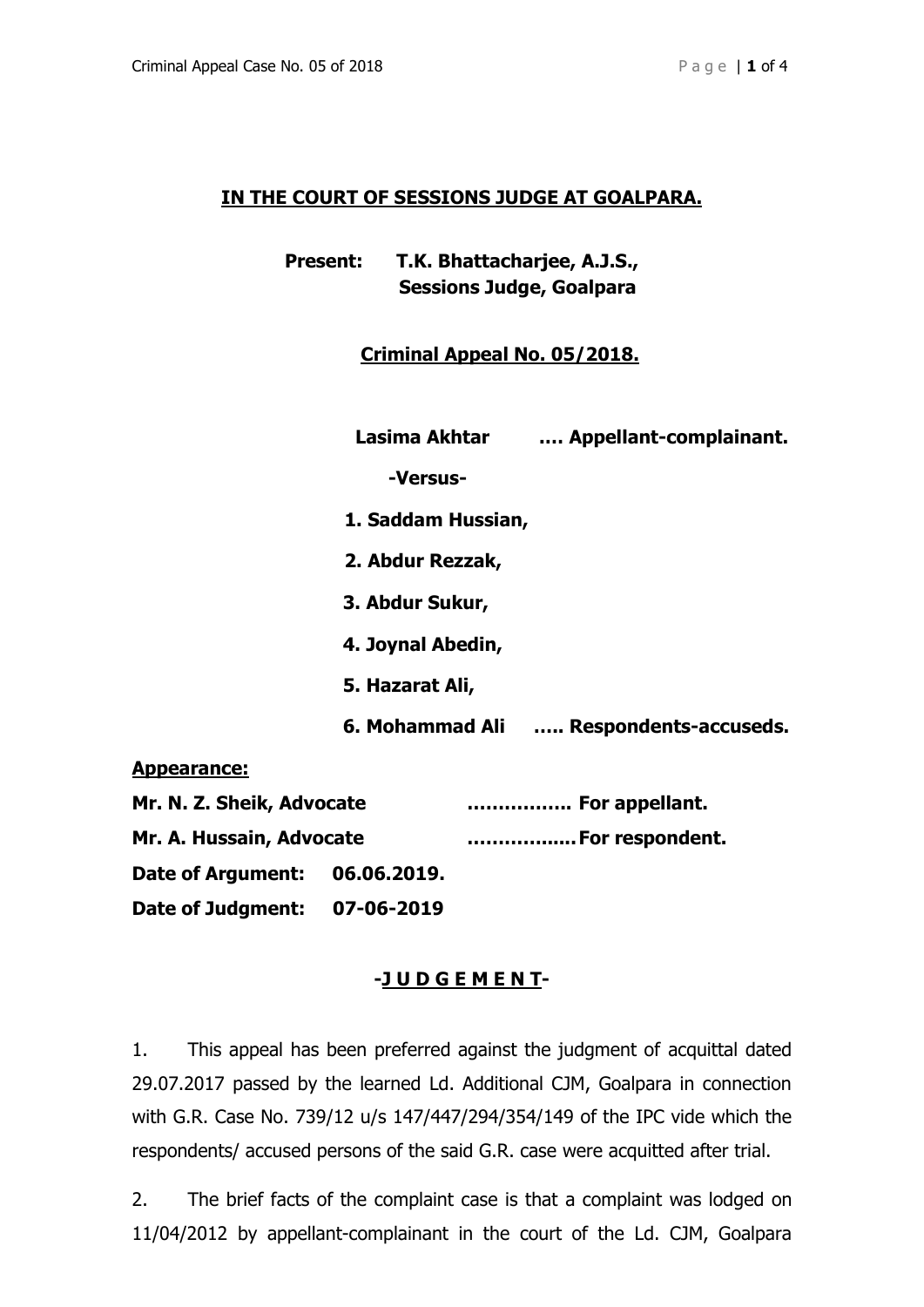stating inter alia that the accused persons trespassed into her compound armed with weapons and forming an unlawful assembly and assaulted her, tore her clothes etc.

3. In view of the complaint that was filed, C.R. Case No. 448/12 was registered and forwarded to Lakhipur P.S. for investigation and accordingly, G.R. Case no. 759/12 was registered and subsequently, a charge-sheet was filed against the accused persons u/s 147/447/294/354 of the IPC sending them up for the purpose of trial and the case was taken up by the Ld. Lower Court which proceeded with the case and subsequently, the particulars of offences were explained to the accused persons u/s 147/447/294/354/149 of the IPC vide order dated 05/02/2014 to which they pleaded not guilty and claimed to be tried and accordingly, the trial commenced and after the trial was completed, the learned court below acquitted the accused persons by the impugned order and judgment dated 29/07/2017.

4. Being highly aggrieved and dissatisfied with the aforesaid judgment and order of acquittal, the appellant (complainant) preferred the instant appeal on the grounds set forth in the memo of appeal.

5. The connected LCR was called for in this context from the learned court below and it was perused very carefully and the learned counsel of the respondents was only heard as the Ld. Counsel for the appellant remained absent without any steps for a number of dates.

6. In the course of argument, the learned counsel for the accusedsrespondents submitted that the accused persons were rightly acquitted by the Ld. Lower Court after considering the evidence on record and as such, the impugned judgment and order of acquittal is not required to be interfered with in any manner but rather the appeal is required to be dismissed.

7. In view of the arguments of the learned counsel for the respondent, it is felt necessary to carefully scrutinize the entire materials available before me and determine the following:-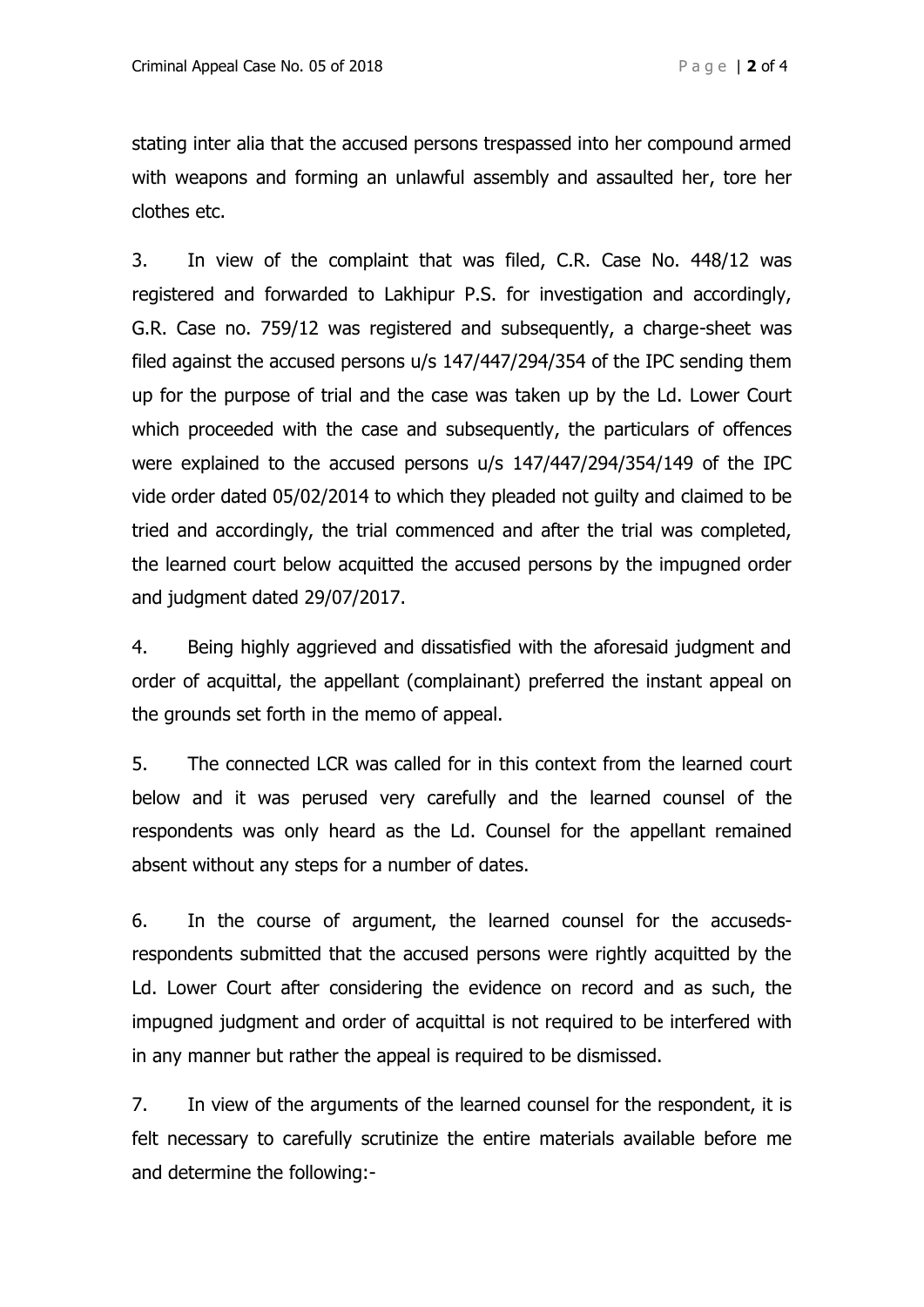## **Point for determination:**

8. Whether the learned court below was correct in acquitting the accused persons u/s 147/447/294/354/149 of the IPC in connection with G.R. case no. 739/12 ?

## **DISCUSSION, DICISION AND REASONS:**

9. On perusal of the entire case record including the connected documents and also the judgment and order dated 29.07.2017 passed by the learned court below, it is found that the said court came to the finding that the prosecution could not bring home the charges against the accused persons due to lack of corroboration of the witnesses.

10. The testimony of the PW-1, the appellant/complainant, reveals that she had filed the complaint, the Ext.-1, in the court on the following day of the occurrence and even though the Lakhipur P.S. is only half kilometer away from the house of the complainant she did not visit the police station on that day and on perusal of the Ext.-1 it is found that the delay in lodging the case was not explained. Further, the Ext.-1 is silent regarding the offence u/s 294 of the IPC and from the Ext.-1 it appears that the complainant was assaulted with a dagger on her neck but, as per the testimony of the complainant she had sustained injuries in the finger of her left hand which fact is also not supported by any other credible testimony. Moreover, the complainant failed to prove possession of the disputed land. Apart from that the P.W.-3 who was an eye witness merely saw an altercation and the P.W.-2 and P.W.-4 did not see the occurrence. The P.W.-5 was the son of the complainant and the P.W.-6 was the sister of the complainant who were inter-state witnesses and moreover, nothing was seized in connection with this case even though the complainant claimed that her clothes were torn during the occurrence. No documents were exhibited by the complainant in support of her claim and from a thorough examination of the materials available before me, I am of the opinion that the learned lower court took up all the disputed points for determination, had made discussion on the evidence on record, appreciated the evidence on record in its proper perspective and finally arrived at the decision that the guilt of the accused persons u/147/447/294/354/149 of the IPC could not be established beyond